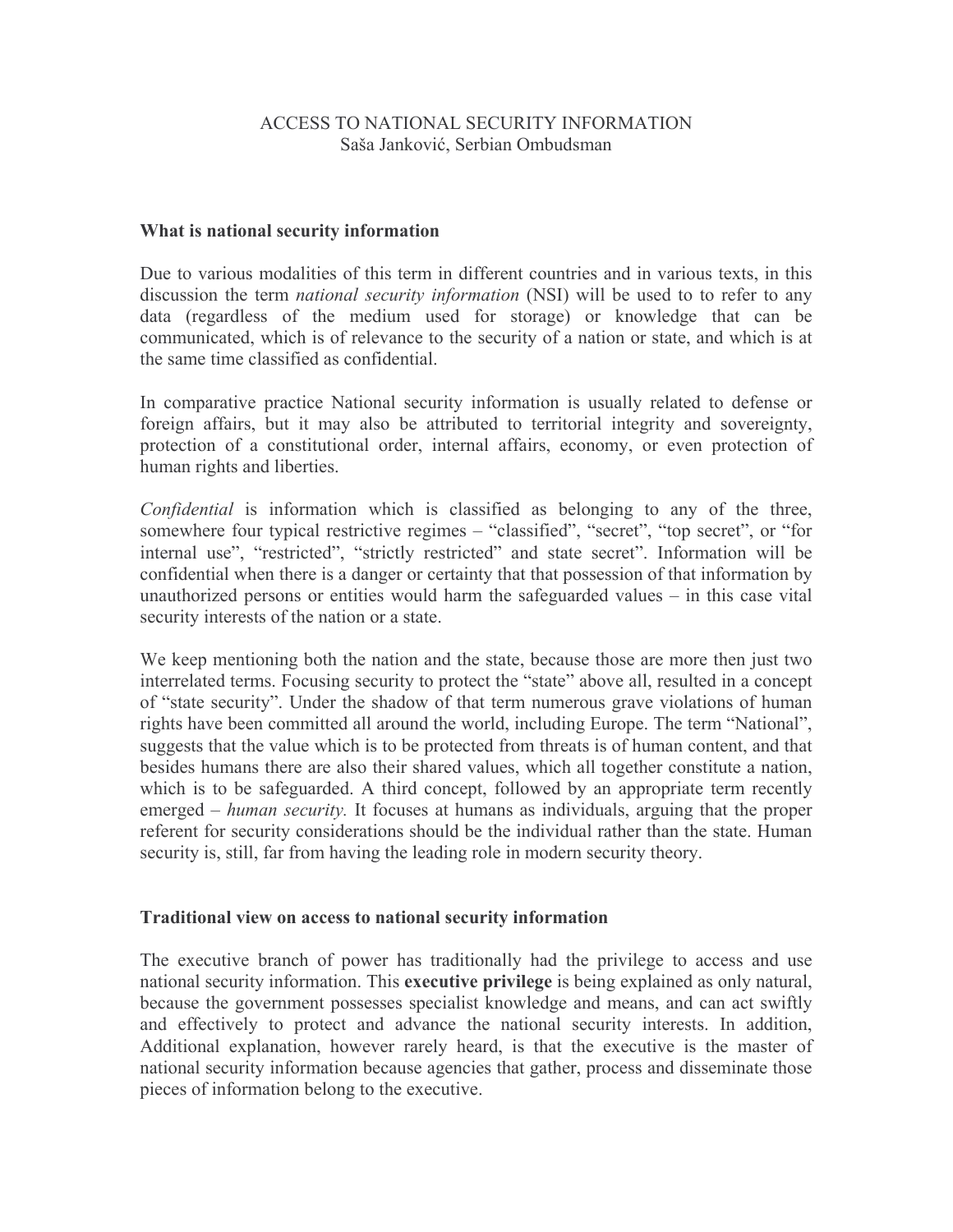Over the years, the judiciary has "acquired" the right not to be denied of NSI. This happened as a request for a fair trial became a fundamental human rights principle and a democratic requirement. When establishing someone's quilt for espionage or treason, for example, a judge will reasonably have to know what and how was betrayed. It is also a modern democratic requirement and achievement that the use of special measures such as interception of communications to protect national security interests is approved by court or a court-like body. To be able to authorize the measure, the judge must, or should know exactly what is at stake.

The right of **legislative** authorities – parliaments, to access national security information is of a newer date. The reasons that qualify parliamentarians to access NSI are the policy and oversight roles of a parliament.

Countries with strong parliamentary democracy have their parliaments to adopt policies, and governments to execute them. In others the constitution entrusts the government to adopt and implement policies, and parliament mainly to adopt laws. More the parliament participates in policy making, more it has to be allowed to the NSI.

Parliament exercises oversight on executive, too, at least when it is not what is known as "the rubberstamp parliament". Parliamentary oversight of security services is a part of a civilian democratic control of armed forces and a major democratic requirement. Some parliaments, or to be more precise – their security oversight committees, have more potent control powers than others, e.g. the US Congress and German Bundestag, or to be more precise, their various oversight committees. However, it does not come as only natural to the executive: very well known is the long and exhaustive battle between the Congress and the intelligence community in US for the effective right of congressmen to know everything they believe should be known in order to truly control the appropriateness of special operations abroad, or oversee the depth of the "big brother's" insight into private life of Americans in their homeland.

## Access to national security information by independent bodies

A crucial criterion that is applied whenever access is granted or denied to someone to access national security information is  $-$  need to know rule. It says that access to confidential information should be granted only when knowing that very information is necessary for the seeker to exercise the duty or authority prescribed by the law. Executive needs to know to be able to act properly; judiciary needs to know to issue a sentence or approve special measure; parliament needs to know to decide on policy or oversee... Why should independent bodies, especially ombudsman need to know, and are they in practice allowed to know?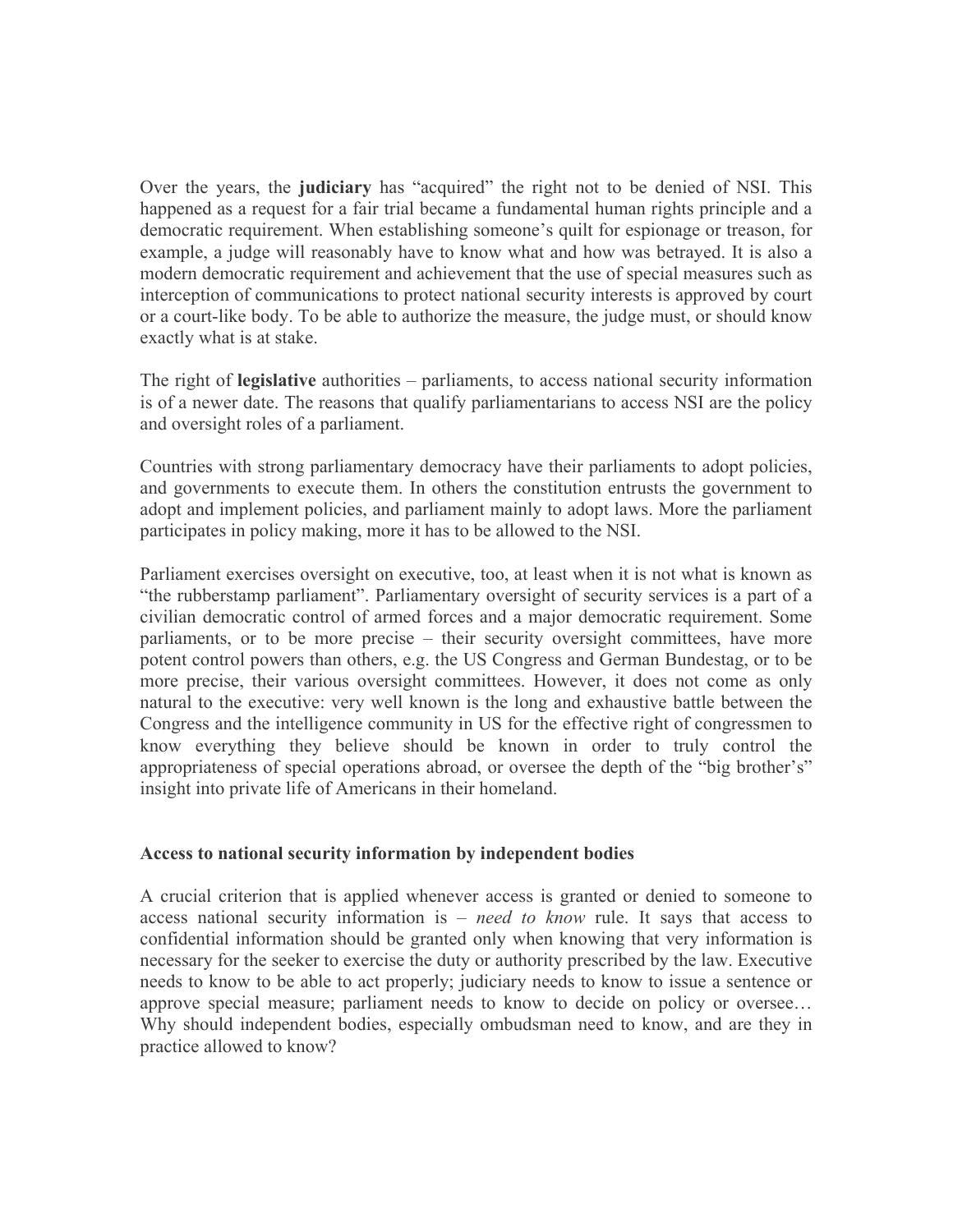Institutions that are usually referred to when speaking about independent bodies are various kinds of parliamentary commissioners such as data protection or information officers which hold administrative authority (their decisions have *imperium*); state auditing institutions which independently control the appropriateness and legality of spending public funds, and, finally, ombudsman institutions, vested with protecting human rights and controlling the work of administration.

Why should, in a democratic society, an independent, non-executive body have authority to access national security information?

David Banizar, a Deputy Director of Privacy International, states that "access to government records and information is an essential requirement for developing and maintaining a civil and democratic society. Access provides an important guard against abuses, mismanagement and corruption. It can also be beneficial to governments themselves – openness and transparency in the decision making process can assist in developing citizen trust in government actions. This is especially true for access to information about intelligence services and other national security bodies." Also, as American justice Potter Stewart wrote – when everything is secret – nothing is secret!

These arguments were certainly amongst the reasons that made the new US president, Barak Obama, to say in his first day in office, that his "For a long time now there's been too much secrecy, and that his administration will, for a change, stand on the side not of those who seek to withhold information, but those who seek to make it known."

If truly done so, and not only in US, the Freedom of Information Acts, other side of coins opposing various secrecy acts, will be gaining in importance. As it stands now, in many countries Freedom of Information Acts do not even apply to security apparatus. Great Britain is such example. On the other side stand countries like Hungary and Slovenia, whose specialized parliamentary commissioners, standing independent from the executive, are entrusted to widely enforce Freedom of Information Acts and in doing so. review and, if necessary, change the status of state secrets -declassify them.

In 1995, a group of experts met in South Africa's capital to work on finding a balance between national security and access to information. They developed guidelines known as the Johannesburg principles, which were later endorsed also by the relevant UN and OSCE institutions. The Principle 14 reads: The state is obliged to adopt appropriate measures to give effect to the right to obtain information. These measures shall require the authorities, if they deny a request for information, to specify their reasons for doing so in writing and as soon as reasonably possible; and shall provide for a right of review of the merits and the validity of the denial by an independent authority, including some form of judicial review of the legality of the denial. The reviewing authority must have the right to examine the information withheld.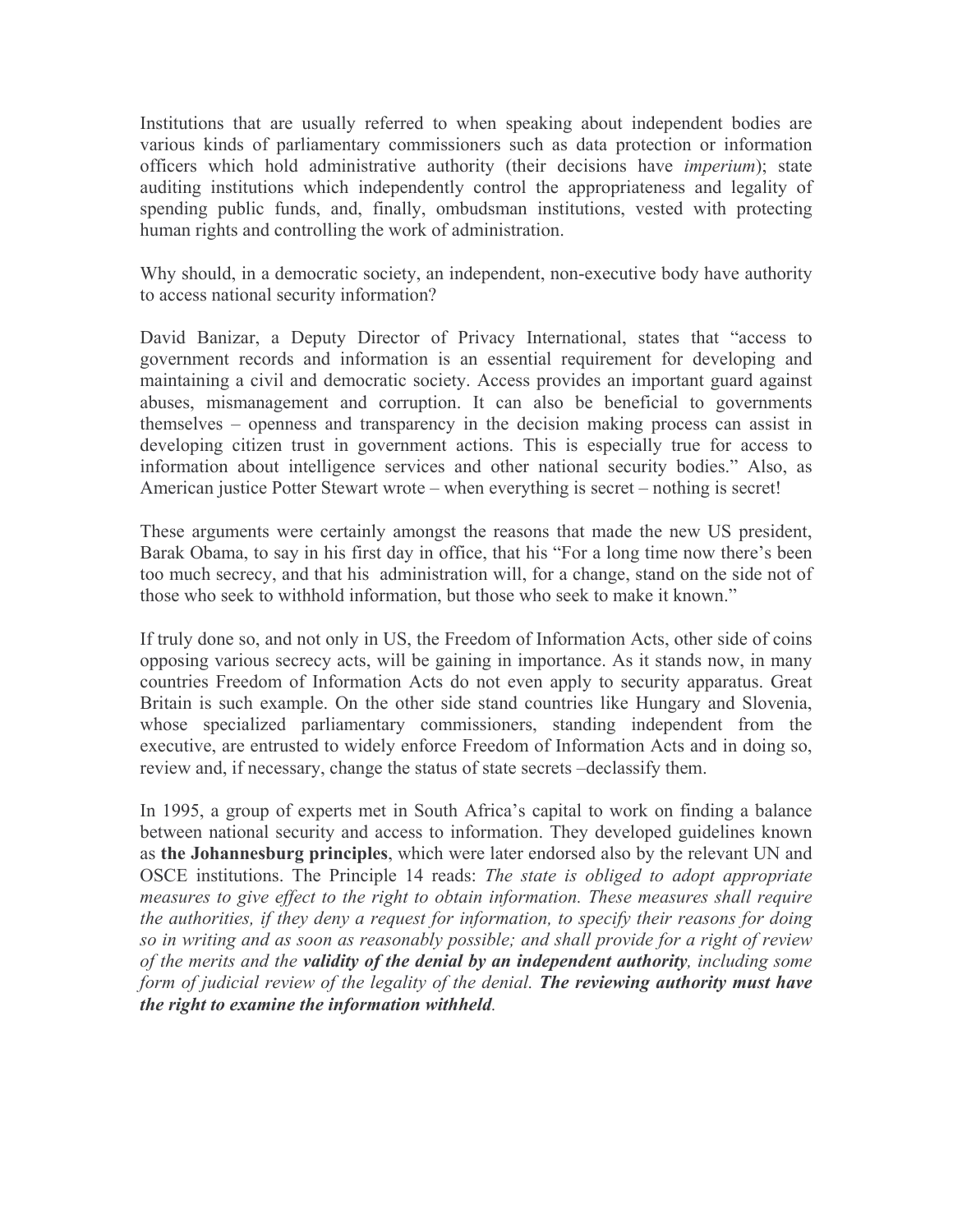## Ombudsman as guarantor

But some pieces of information have to remain non-public. There are cases in which especially the individual in concern needs to be denied of the information on the governmental activities about him or her. The role of an independent, official human rights institution such as ombudsman is to check the legality and properness of the governmental action in such circumstances, and to guarantee to the citizens that there are no abuses and wrongdoings in the work of the executive which is necessary to be kept in discretion vis-à-vis the individual and the general public.

When will a human rights ombudsman find him or herself in such a situation? Most obviously, when a person reasonably complaints, or information occurs, that the recognized human rights of an individual or a group are violated by illegal or improper activities of the state authorities, which are hidden behind the veil of secrecy. As an example, this happens when a human rights ombudsman learns that there may be a secret prison in his/her country, where people are possibly held in incommunicado and tortured, and which is allegedly organized by domestic or foreign, or both secret services?

In few rare countries, ombudsman would legaly be prohibited to investigate such an complaint or information. Such is the case in Etiopia. The law there explicitly states that the Ombudsman has no mandate over security forces and units of Defense Forces in respect of matters of national security or defense.

Unlike that, our Dutch colleague has an explicit mandate to oversee the respect of human rights in the work of intelligence and security services. Such is the case in vast majority of the countries with parliamentary general ombudsman. The culprit for this model comes from Sweden, where ombudsman has full, unrestricted access to any information held by the executive, regardless of its level of secrecy. This is the case also in countries with notso-long ombudsman tradition - Montenegro, FYR of Macedonia, Albania, Serbia...

UK, which does not have a general human rights ombudsman, has found "a gentleman's way" to deal with this issue. When the St. Andrew's Agreement from 2006 gave the British Security Service MI5 mandate over the anti-terrorist intelligence in in Northern Ireland, the Police Ombudsman retained statutory powers to hold to account all police officers and have access to all information held by the police. But handing MI5 responsibility for national security matters also moved many intelligence documents out of the Ombudsman's reach. To redress it, the Prime Minister announced that the Ombudsman's office and the Security Service will agree arrangements for the Ombudsman's access to sensitive information held also by the MI5, where necessary for the discharge of the Ombudsman's statutory duties. Police Ombudsman Al Hutchinson in deed signed an agreement with MI5 to access secret intelligence for his investigations into policing. This example shows how executive and secret services may realize that there is a benefit for them in additional legitimacy of their operations, arising from the fact that they are overseen by an independent human rights institution, acting as a guarantor to the citizens.